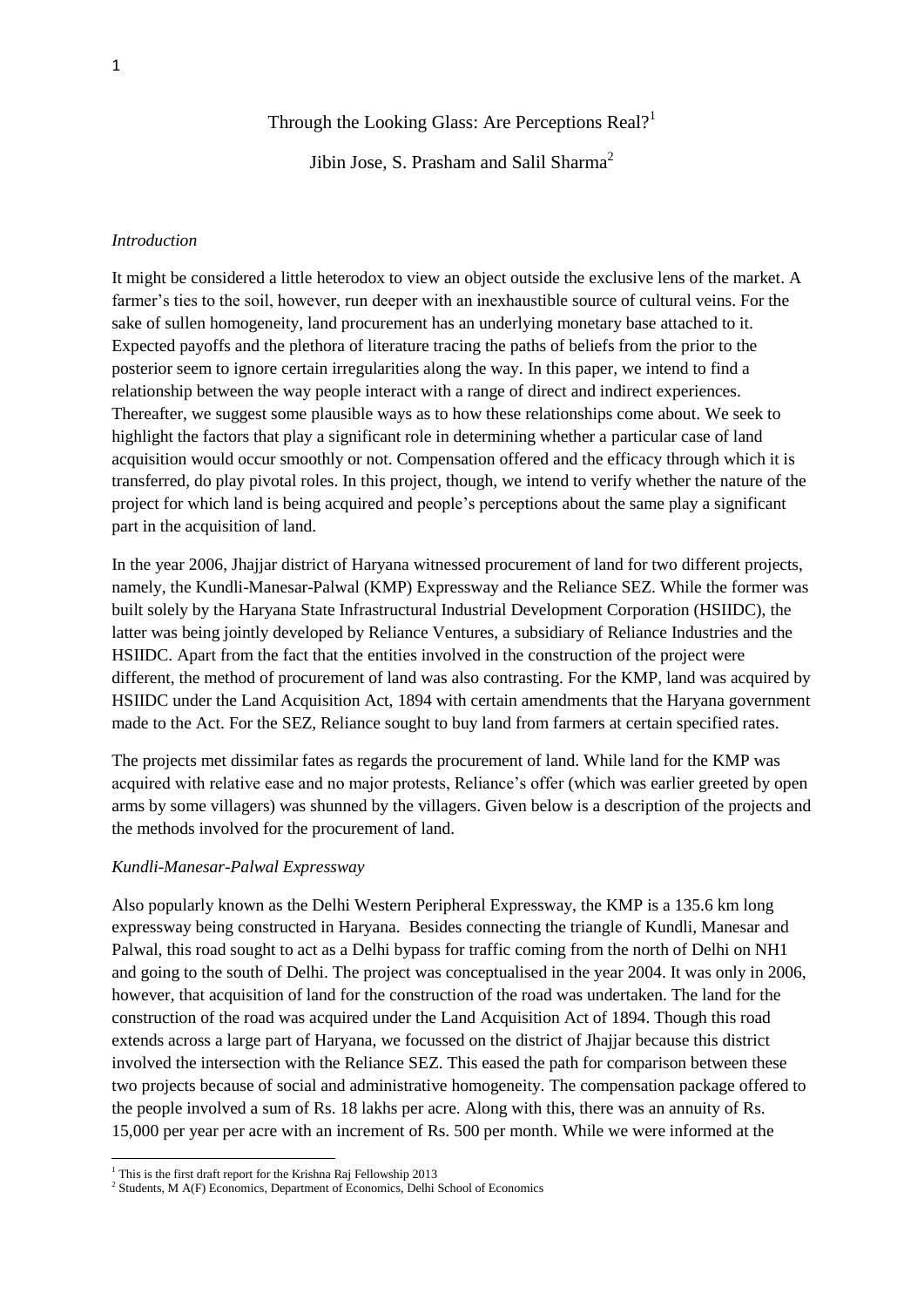office of the Chief Engineer, HSIIDC at Panchkula, that the acquisition of land occurred the Urgency Clause of the Land Acquisition Act, we received a contradictory response from the people affected in the villages. In the backdrop of no protests and a supposed smooth acquisition of land, there seemed to be a multitude of forces at play. Very broadly, there seemed to be discontent in parting with one"s land. In the presence of government action, however, people gave up their land reluctantly. The degree to which people"s decision to give their land was influenced by acceding to the government"s will and a degree of helplessness to differ with it. In addition, there factors like people perceiving the road to be a source of public utility could have also played a role.

# *The Special Economic Zone, Jhajjar*

On the lines of the Special Economic Zones Act, 2005, the Government of Haryana passed the Haryana Special Economic Zones Act. In accordance with the state"s new industrial policy of venturing into the fields of public private partnerships to give an impetus to infrastructure, it was announced that the country"s largest multiproduct SEZ was to be set up in Jhajjar. Spanning an area of 25,000 acres between Gurgaon and Jhajjar, the project toed the line of controversy within a year of the central act and less than 6 months of the enactmentof the state legislation, Haryana seemed poised to set up the SEZ. Reliance bought about 7000 acres of land through direct negotiations with farmers and 1383 acres through the HSIIDC. However, there were large tracts of land contingent to these 8000 acres where farmers were unwilling to give up their land. Because of the slow rate of land procurement and discontinuity in land bought, the SEZ project was abandoned altogether in January, 2012.

The paradoxical aspect of this project was there was greater problem in buying land than it was for the government to acquire it. In Jhajjar, there was no acquisition and Reliance sought to buy land from farmers at the rate of Rs. 22 lakhs per acre. In addition to this, we were informed by the people in the villages about a lucrative package of benefits that were promised to the people who sold off their land. Among them were an annuity of Rs. 30,000 per acre per year with an increment of Rs. 1000 per acre per year for a period of 33 years, the initiation of an ITI, employment in the units that would be under the purview of the SEZ and the provision of medical facilities in the form of a dispensary. Much to the dismay of the villagers, though, almost all of the promises were not met. As regards the annuity, people said that only if one sold the entire plot that one possessed, would one get the annuity. Prior to the transactions, however, the villagers stated that they were led into believing that they would be given an annuity irrespective of the proportion sold. In the contract, however, it was clearly stated that this would not be the case. In the absence of relying on any substantive legal assistance, the villagers sold off their land believing that they would get the annuity and the other benefits. In the face of the actuality of the situation, people were infuriated. This resulted in a large scale cessation of selling of land. Consequent upon Reliance buying the entire, continuous tract of land that they had envisioned for the SEZ, was the benefit of the locals getting employment opportunities in the units in the SEZ. Due to the preclusion of any sort of transactions, there could not be a fruitful initiation of any units in the SEZ and hence it resulted in no employment benefits for the villagers. This was a vastly different result from what the villagers had imagined.

To discern why one project failed and the other did not, the reasons could not be simply reduced to an inadequate incentive generating scheme as Reliance continued to offer compensation packages that were more lucrative. In this paper, we proceed in two steps. The first is to recognise a relationship between the assent to give up land and socioeconomic characteristics of households. Along with this, the former"s relationship, if any, is sought to be verified with characteristics other than socioeconomic characteristics. These may be reduced to two streams. One is the perceptions that people hold about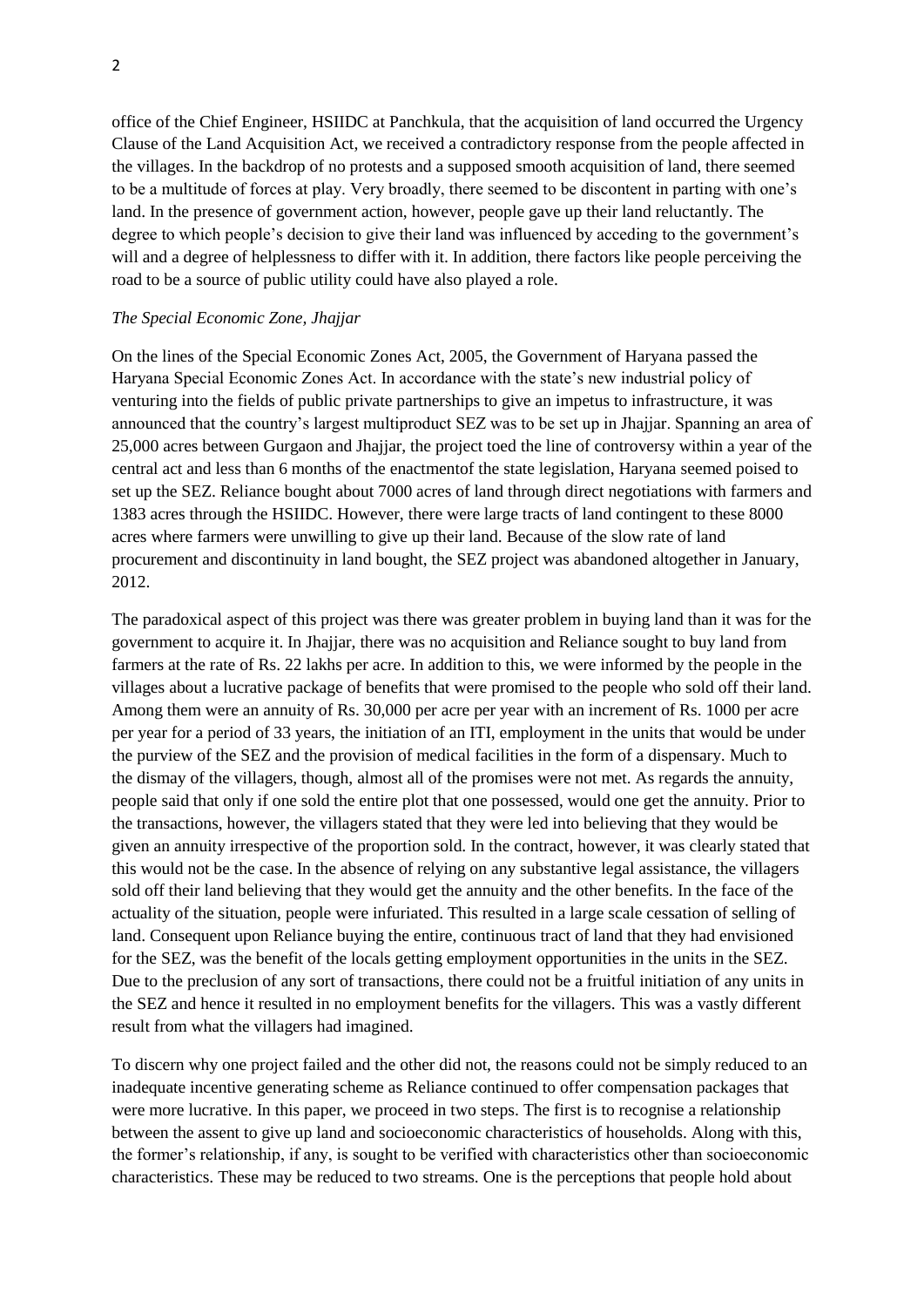the entities involved in the process of procurement of land for a given project while the other is the perceptions people hold about the nature of the project itself. This motive always runs the risk of running into triviality with a teeming source of belief updating literature available. The significance of this exercise, however, is magnified if we do not shy away from ascertaining the reasons for the particular type of belief change. We propose some plausible reasons for this belief change in the concluding section.

#### *Theoretical framework*

In their paper on the land acquisition case in Singur, Maitreesh Ghatak et.al delineated some important aspects in the preferences people seek in compensation packages. Taking cues from this paper and assessing the field from surveys, we came up with a list of the factors that could be reliable indicators for the socioeconomic statuses. Some of these included yearly incomes, landholdings, educational statuses of the household members, dependency ratio, proportion of area irrigated and the method of irrigation, money spent on fertiliser in a year, the status of the house (*kaccha/pakka)*, sanitation facilities, visits to the hospital and others.

Since the prospect of a person losing or selling his/her land for a project of "public utility" does not occur in isolation, it would be grievously wrong to treat social networks as being insignificant to how reluctant a person might be in giving up the land. Insofar as both these projects were concerned, we started from the almost hallowed assumption of a common prior information set. When the two parties came to the fore to acquire land, the compensation packages and the terms of agreement were supposedly common knowledge. Thereafter, the intricacies of the processes were freely available, as well. The social fabric of the village prevents anybody from selling off land without the others knowing. Also, selling off land was hardly an individual household decision. Counselling by fellow villagers provided an impetus to people who became cogs in a huge wheel of distress selling. As far as the acquisition goes, there was a feeling of camaraderie that sought to sympathise with everyone whose land was acquired. Hence the people affected are ever visible. Given this common information set, we sought to trace the path of the change in perceptions of the people over the course of these two projects. With the risk of repetition, it has to be pointed out again that there is no stroke of novelty in this regard. After the procurement of land for both the projects was fully underway and in the course of the doling out compensation, people"s information set expanded to take into account the following: the people whose land had been acquired by the government received the promised compensation while the people who sold off their land to Reliance seem to have been hard done by. This information was shared by all and there was no way of preventing this either. The *baithaks* of a village are hotspots for all issues pertaining to that village. They are the channels through which information is universalised in the village. Putting things into perspective, it might be a tad obvious to imagine that selling off land to Reliance was considered a risky bet by more than a few people. There might be other factors, however, that could have had a role in people being more reluctant to give up their land to Reliance. One could be the differing nature of the projects themselves. The land acquired for the KMP was acquired in a linear fashion since it was a road while land for the SEZ was not dispersed in that sense. It might not be totally unreasonable to expect that this could have had an effect on the bargaining power of the people concerned, that is, even though people were exposed to the same information, people could have developed a stronger notion of how Reliance had affected the people because of a tighter circler of social networking.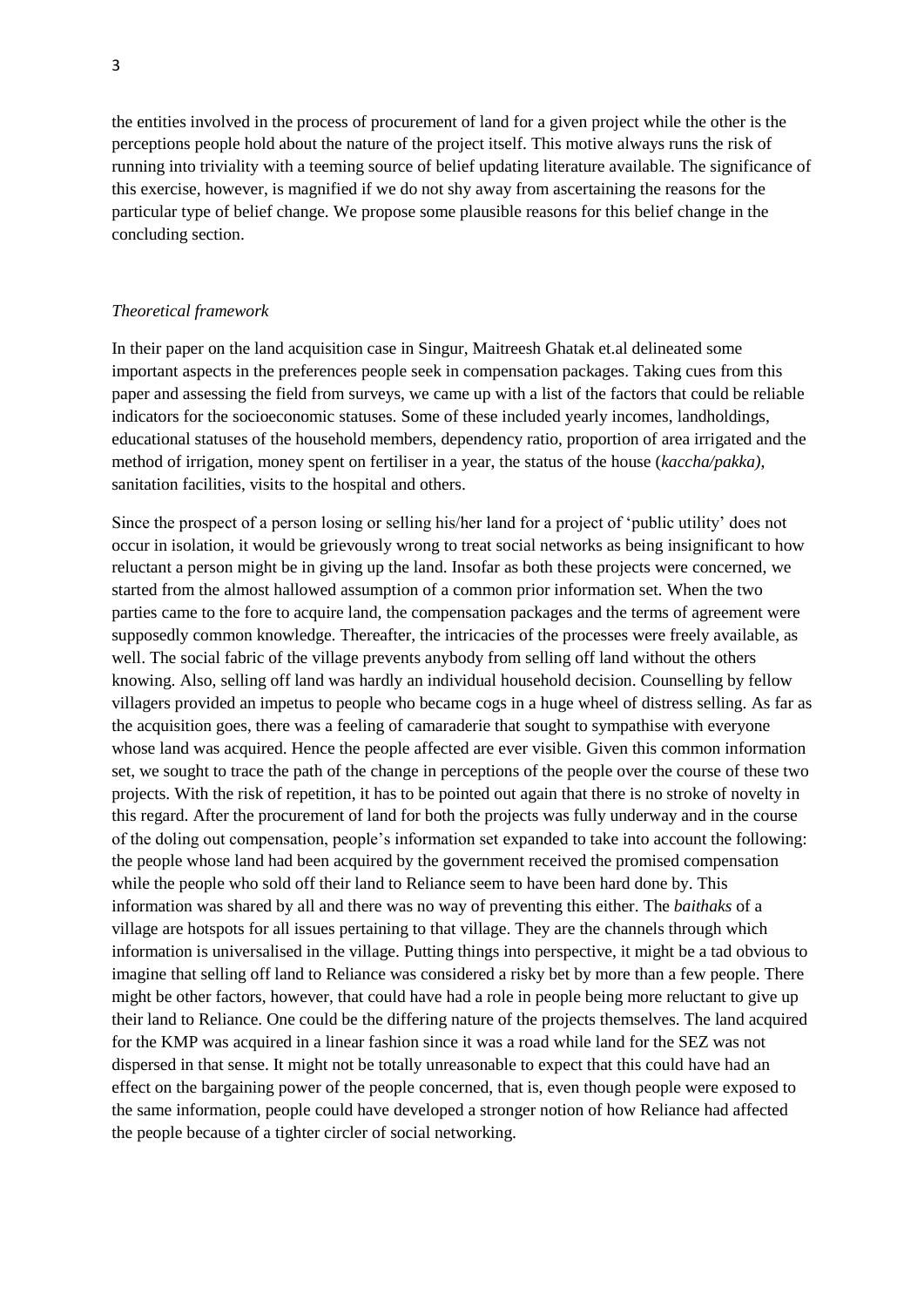To clearly delineate the role of perceptions in the process of decision making, it is suitable to split the process itself into two steps. One step is that of people deciding on their socioeconomic characteristics to decided whether to sell the land in the first place. The other step is to decide which entity to choose while if they are indeed willing to give up their land. Perceptions play the pivotal role in this step. It is important to note here that these two steps may not always occur sequentially. The order in which they occur is determined by the socioeconomic characteristics themselves. They may or may not be opposing in the direction of their action, too. To segregate the effects of these two, however, is difficult. Socioeconomic characteristics can shape the way perceptions are formed.

# *Sampling*

# *Sampling Procedure*

The study is based on a survey of 96 households across 8 villages. The villages covered were Badli, Lagarpur, Daryapur, Daboda Khurd, Bhupaniya, Pelpa, Ladpur and Sondhi. Amongst these villages Badli, Lagarpur and Daryapur there was both, acquisition of land for the KMP expressway and buying/selling of land for the Reliance SEZ. Dabodi Khurd and Bhupaniya saw only acquisition of land for the KMP while in Pelpa, Ladpur and Sondhi, land was bought by Reliance but there was no acquisition for the KMP. To ascertain the different ways in which people were affected by these two projects, directly or otherwise, we decided to not categorise people merely on the basis of contrasting income or education levels. As the perceptions people hold about these projects is innately related to how people assessed the process involved and the outcome achieved thereof, people were grouped on the basis of how they were involved in the project themselves. For the areas where both the SEZ and the KMP had affected people, there are four categories of people. These are:

- 1. People whose land was acquired for KMP and who sold off some land to Reliance
- 2. People whose land was acquired for KMP and they did not sell off their land to Reliance
- 3. People whose land was not acquired for KMP and they sold off their land to Reliance
- 4. People whose land was neither acquired for KMP nor did they sell it off to Reliance.

Places where land was bought by Reliance and there was no acquisition of land for the KMP was divided into two categories:

- 5. People who sold off their land to Reliance
- 6. People who did not sell off their land to Reliance

Places where was land was acquired for the KMP but there was no buying of land by Reliance was divided into two categories:

- 7. People whose land was acquired
- 8. People whose land was not acquired

Though these categories represent people on the basis of the experience they had with the two projects, it is important to note that this experience was not entirely exclusive to each category. For instance, people who sold off their land to Reliance in the areas where only Reliance came for the buying of land had a similar experience as compared to people who sold off their land to Reliance in the areas where there was both acquisition of land for the KMP and buying of land for the SEZ. Their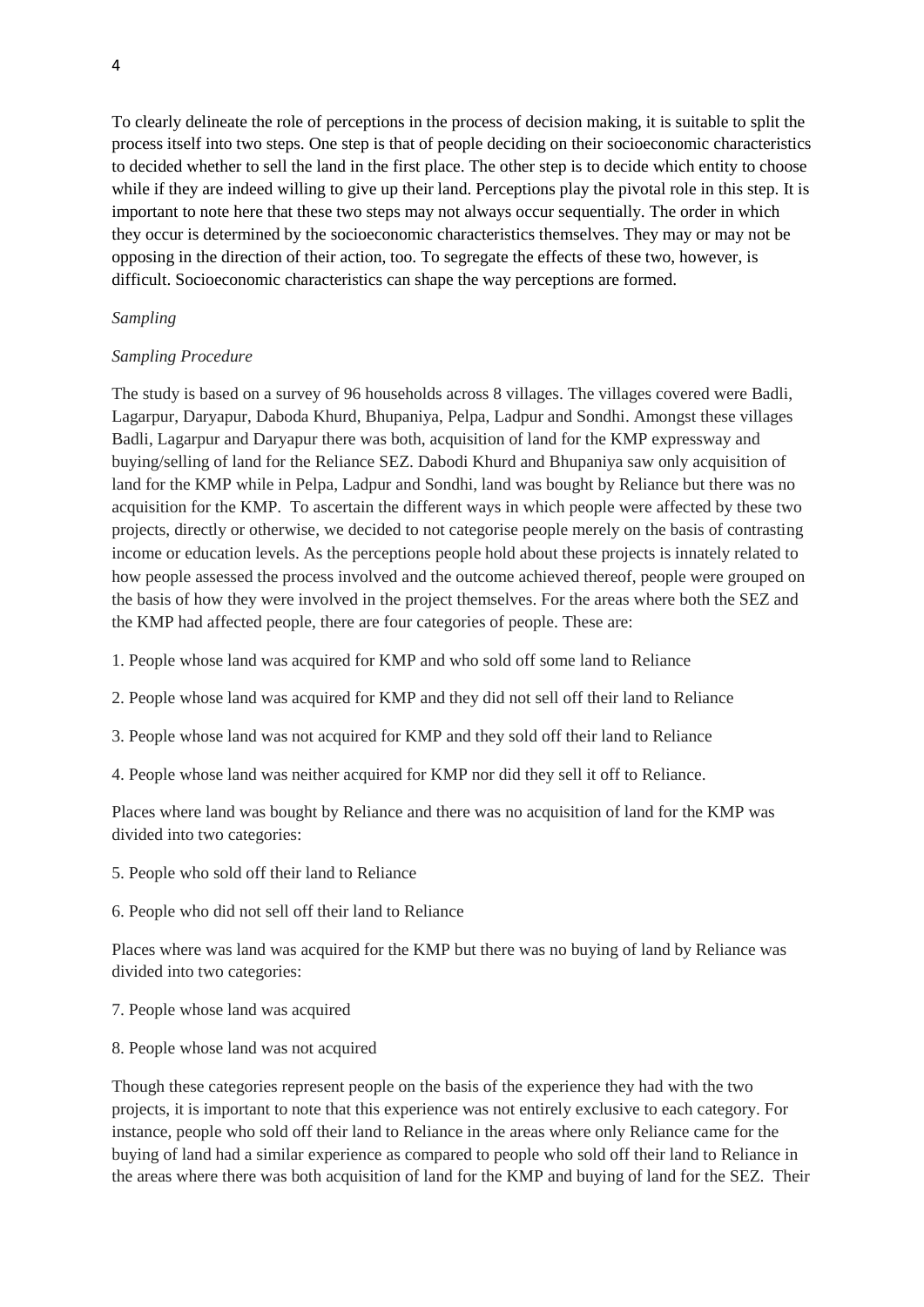perceptions, in turn, affected those people whose land was acquired for the KMP. This points towards a very interactive process wherein we cannot narrow down a particular category"s perceptions about the entities or the projects to be unique. Hence we decided to attach equal weights to all of them, that is, 12 people in each category.

Because we were unable to get the lists of the people affected by the two projects from the office of the Chief Engineer, HSIIDC, at Panchkula, we decided to form lists of the people we were supposed to be contacting from the villages themselves. We referred to stratified sampling as the population of each village we visited was at the minimum of 4000 individuals. To avoid the risk of running into a similar set of households (in terms of land holdings, educational status, socio-economic indicators that *might* affect the families) we adopted the following method: In the first instance of entering any village we contacted the village *sarpanch* for a tentative list of people who had sold their land to Reliance or whose land was acquired by the government for the construction of the KMP. With this list in hand, another list was sought to be prepared by way of visits to the village *baithaks.* The large farmers were few and well known in the village. Hence, their names were generally talked about if they were involved in either of the transactions. At the end of this we arrived at list of about 10 names from each village. Through this, we prepared lists of people with ample variability and appropriate inclusion of large, medium and small land holding farmers. This prevented the distortion of results that could have risen because of homogeneity in the socioeconomic characteristics.

In each village we visited people either at the *baithaks* or at their residences. We went forth with a questionnaire that aimed to capture some socioeconomic characteristics and their perceptions about the two projects concerned. The questionnaire comprised three sections. The first section was common for people of all categories. It focussed on the socioeconomic characteristics of the households. Questions asked pertained to aspects like educational statuses, dependency ratio, kind of house (*kaccha/pakka*), sanitation facilities, fertility of land, area under irrigation, mode of irrigation, the quality of available water, expenses on fertiliser and present market rates of land.

The second section was exclusively for people whose land was acquired by the government for the construction of the KMP. Hence, this section was addressed to people belonging to Categories 1, 2, and 7 (as defined above). In this section, we sought to find out the amount of land acquired, compensation offered, their willingness to give up their land, market rate of land at the time of the acquisition, their knowledge about the Urgency Clause of the Land Acquisition Act, 1894 and the No Litigation Agreement, provision for moving court for an increase in compensation and the description of protests against the acquisition, if any. Also, people were asked about their willingness to give up their land to Reliance if they were offered the same compensation package.

The sole addressees of the third section were people who sold off their land to Reliance for the SEZ. This section was addressed to people belonging to Categories 1, 3 and 5. Questions on the process of selling of land mirrored those of the second section. However, additional questions were asked about the benefits (including employment opportunities, medical facilities and educational initiatives) that were promised.

Besides these three sections, a set of questions was asked to everyone. The purpose of these questions was to capture the effect of perceptions, if any, on the decisions of households in preferring a particular entity while giving up their land. People were asked as to which entity they would prefer if they were offered the present market rate and if they would change their preferences if they were offered a higher rate by the other entity. At the end, people were asked if they preferred the KMP over the SEZ given the fact that the entity they preferred executed the project.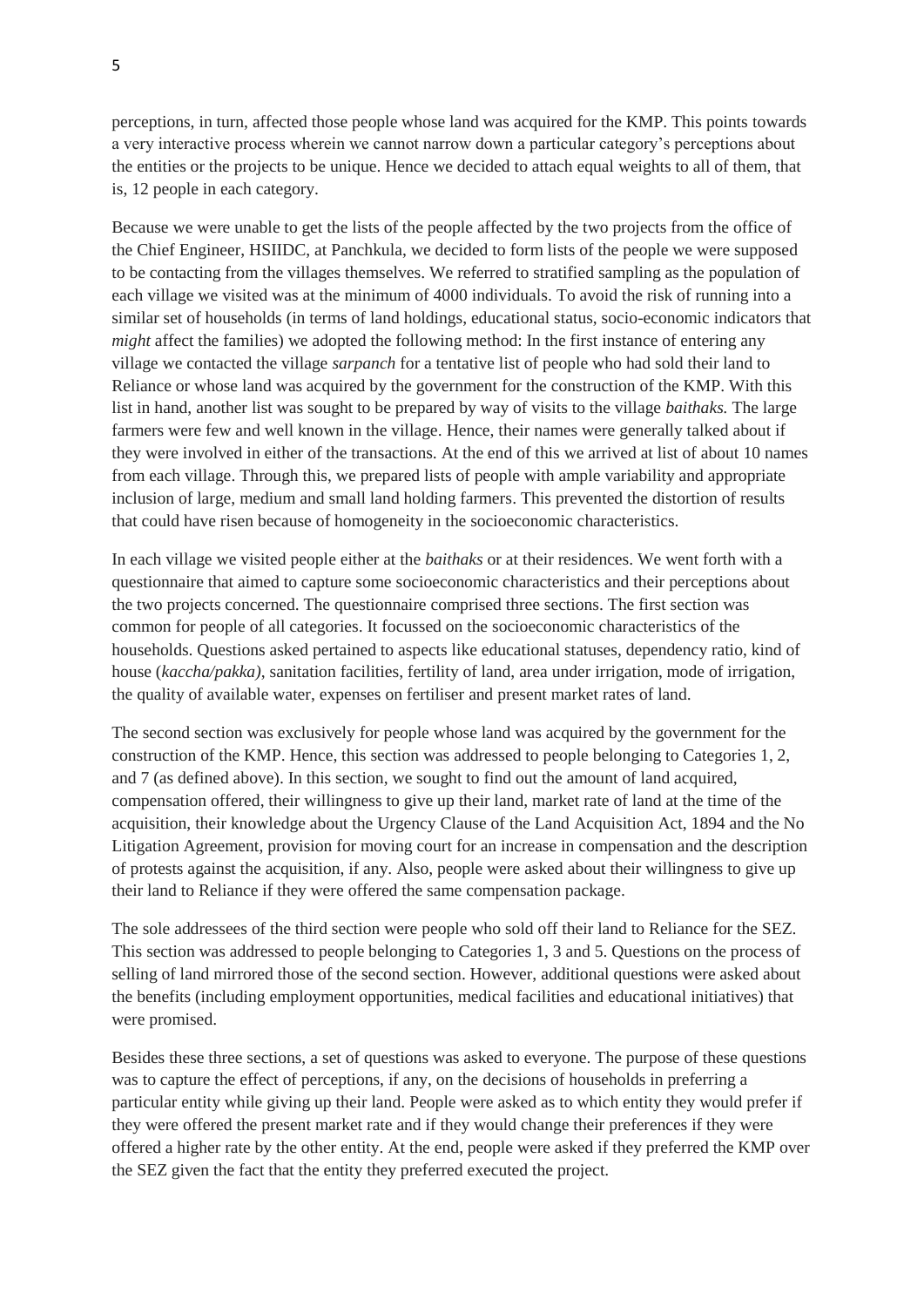#### *Sample Characteristics*

As regards the type of house, the sanitation facilities and the visits to the local hospital, area under irrigation and the mode thereof were mainly homogeneous. The average landholding is 5.65 acres with a standard deviation of 6.93. For measuring the educational status of households, we calculated the number of people who had studied till Class X at least. The average number per household for this was 2.91 with a standard deviation of 1.75. For the dependency ratio, we earmarked three categories, that is, less than half, between half and one and more than one. Out of the 96 households surveyed, 53 belonged to the first category, 31 to the second and 12 to the third. In a more in-depth analysis of the data we find a rather intuitive argument that there is positive correlation between the land holdings and education

### *Analysis*

Out of the 96 households that were surveyed, 72 had the opportunity to sell off their land to Reliance in 2005-06. 50 percent of these ended up selling their land. To gauge as to how willing people were to sell off their land to Reliance presently, we asked them to make a choice between the government and Reliance at the present market rate. To do away with possible apprehensions about the nature of the project itself, we asked them to make this choice irrespective of the project. Only 11 percent of the people preferred Reliance to the government in such a scenario, 48 percent preferred the government while 41 percent were unwilling to give it to either. One plausible explanation for this is the fact that on average the size of landholdings had diminished over this period because our sample had 84 households who had either sold off their land to Reliance or whose land had been acquired by the government or both. Since, one expects the relationship between the willingness to sell off one"s land and the size of landholdings to be positive, intuitively, it is reasonable to expect that there would be a decline in the willingness to part with one's land. But, it is interesting to observe that this decrease in willingness to sell off land is coupled with an increased aversion for Reliance. To explain this one needs to look further than the compensation offered, prima facie. It seems appropriate to believe that people did not overlook the experiences of people who sold off their land to Reliance. Because most people in the villages surveyed, believed that Reliance had backed out on their promises, they stand convinced that it is a safer bet to give the land to the government. The assurance of regular annuity payments seems to have outweighed the lure of job security and the plethora of benefits promised by Reliance.

Table 1 below, shows the responses of people with varied categories of land. For Category I, we would expect people not be willing to sell off their land because of financial constraints and an absolute dearth of sources of alternatives. The decision of "neither" is unambiguously the largest vote gatherer in this category. For people who are willing to sell off their land, government is the preferred option. Herein, perceptions about the two entities seem to be playing a role, that is, government is the safer bet. Overall, though, the economic constraints seem to be overriding the effects of perceptions for this category.

For Category II, the choice of government is the most preferred option. Here, majority of the people are willing to sell off their land, thereby showing that people are not as risk averse to selling of land as compared to Category I. But their landholding size is precariously placed between those of Categories I and III. So, the decision of selling of land has to be taken with due considerations of potential losses.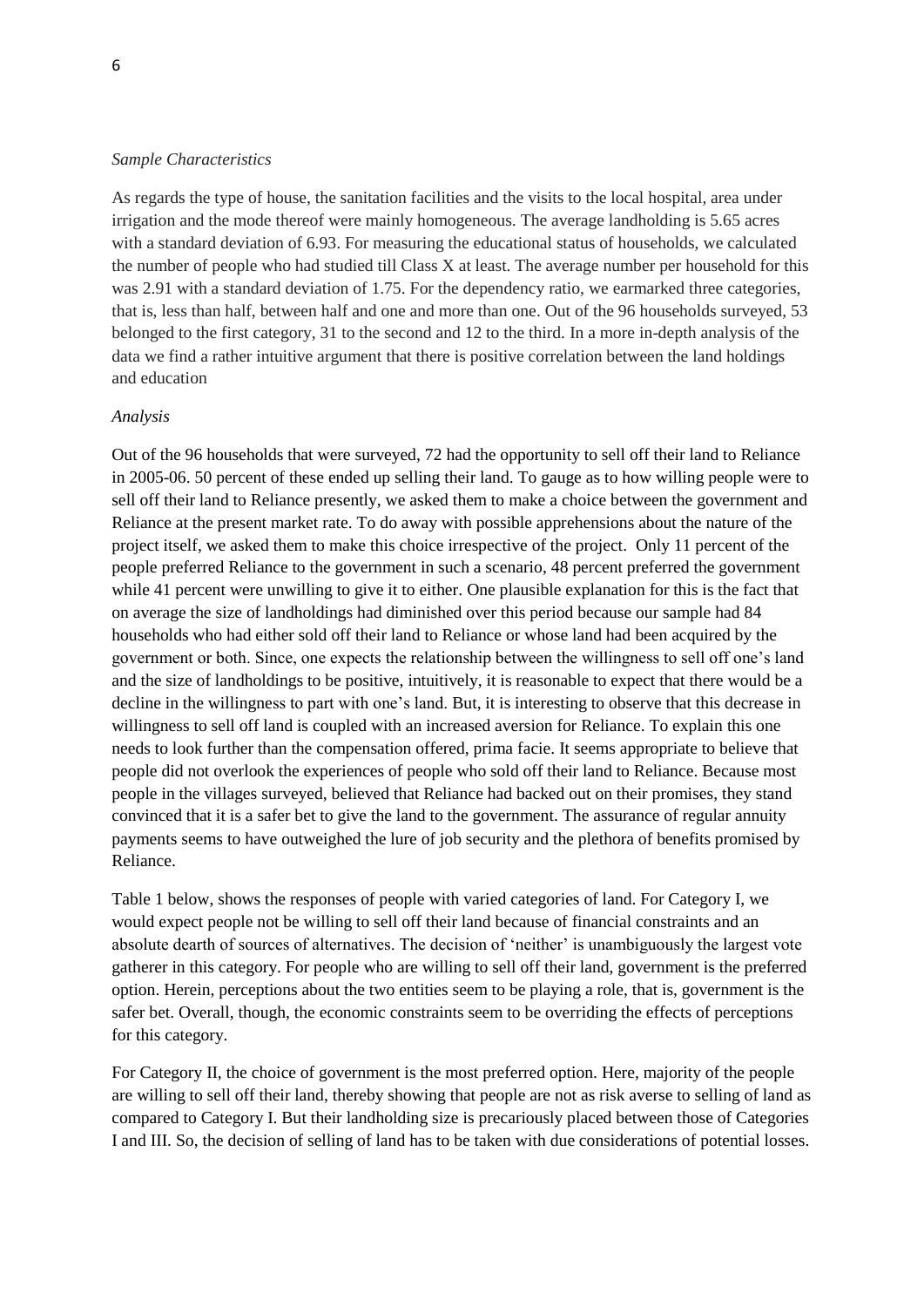Hence, going on the line of reason of the government being perceived as being more trustworthy than Reliance, people choose the government.

| Decision/Categories | Category I     | Category II    | Category III              | Category IV | Total |
|---------------------|----------------|----------------|---------------------------|-------------|-------|
|                     | (Less than or  | (Between 2)    | (Between 5)<br>(More than |             |       |
|                     | equal to 2     | and 5 acres of | and 10 acres              | 10 acres of |       |
|                     | acres of land) | land)          | of land)                  | land)       |       |
| Government          |                | 16             | 13                        | h           | 46    |
| Neither             | 18             | 14             |                           |             | 40    |
| Reliance            |                |                |                           |             | 10    |
| Total               | 33             | 33             | 20                        | 10          | 96    |

*Table 1*

In Category III, 75 percent of the people are willing to part with their land. In this category, the choice of government is a clear favourite with 13 out of the 20 people opting for it. Again, because of the increase in the landholding size people are more willing to give up their land. However, the area under Category III, too, is not immense by any stretch of imagination. So, people would want to remain under the umbrella of the safety that they perceive the government provides.

Category IV is the group of people with the largest size of the landholdings. This factor of having an immense amount of land has two distinct opposing forces at play. One is that people would be willing to sell off their land without compromising on their financial security. This would cause them to give up their land more easily hence reducing the number of "neither" in this category. The other force, however, could be one of people trying to maintain the existing level of wealth and abstaining from selling off their land. Hence, the drop in the choice of 'neither' is not a huge one. Given this, one might expect people who are willing to sell off their land to be relatively indifferent between the government and Reliance. However, the choice for government clearly outweighs that for Reliance. On analysing the 6 people who opt for government, it was seen that 3 of them belonged to areas where Reliance had approached people for buying of land. So, it is quite likely that their choices would have been influenced by the sequence of events that followed in those areas. Two persons were from areas where there was acquisition by the government alone and Reliance did not approach people for buying of land. These people could have only relied upon the experience that their fellow villagers had been subject to during the acquisition of land and the compensation received from it. Apart from this, the story of Reliance being a renegade is ubiquitous in these areas. These forces seem forcible enough to lead people into concluding that the government is indeed a better option. The remaining one person was from an area where both Reliance and the government had come for procurement of land. Needless to say, the forces cited above would have only amplified in his case. Hence, government seems to be the only *rational choice* in this case.

To put things in perspective, it is important to note the following: people with low landholdings do not have the luxury to take decisions contingent on perceptions. The economic constraints seem to hold back any room for that. From the decreasing number of the choice 'neither' across the various categories, it is easy to discern that with an increase in economic freedom, people are more willing to give up their land. Besides, there is an increase in the influence that perceptions have in people"s decisions as we move across the categories.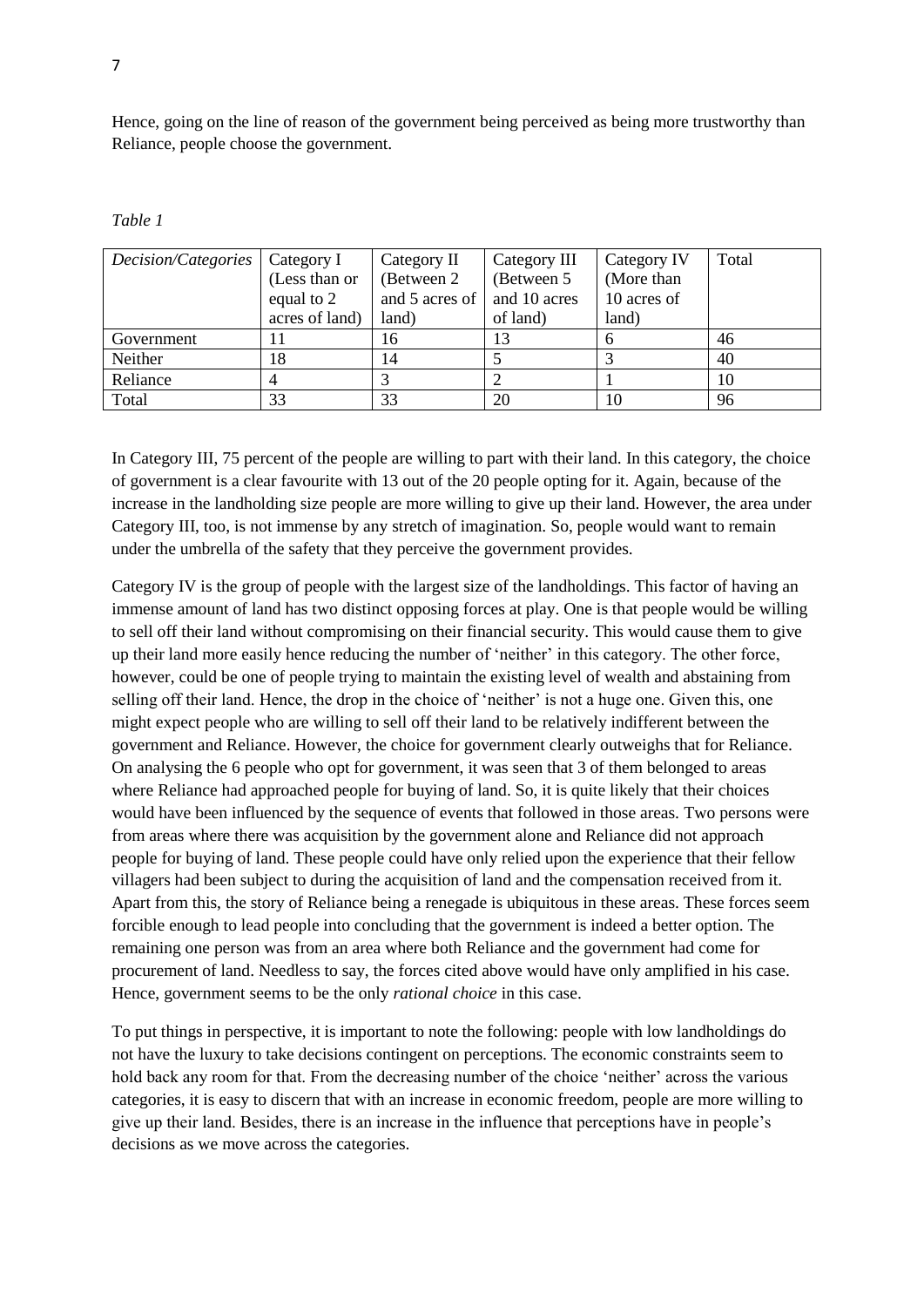# *Econometric analysis:*

For an in depth analysis of the factors affecting the decision of the government, we set up a multinomial logit regression model. The dependent variable has three categories: a) choice of government, b) that of reliance and c) neither of the two parties. There are 3 specifications for the abovementioned model. For the first specification the independent variables were as follows:

- 1. Landholdings
- 2. Educational Status
- 3. Dummy variables for Group Categories
- 4. Dummy variables for Dependency Ratio ( Three Categories: Category 1: Less than half ; Category 2: Between half and one ; Category 3: More than one)

For the second specification, we dropped the explanatory variable of Educational Status because there was a strong correlation between Landholdings and Educational Status.

For the third specification, the independent variables were as follows:

- 1. Dummy variables for landholdings (Four Categories: Category I : Less than or equal to 2 acres ; Category II : Between 2 and 5 acres ; Category III: Between 5 and 10 acres ; Category IV: More than 10 acres)
- 2. Dummy variables for the Group Categories
- 3. Dummy variables for Dependency Ratio

The first specification fit is poor with pseudo R squared equal to 0.2774. Landholdings and education are not significant in both the categories of government and Reliance, given that neither is the base category. The two explanatory variables which are significant are Group 5 (people who sold off their land to Reliance in areas where only Reliance approached people) and Category 3 of Dependency Ratio (greater than one) for government alone compared to the base category. When there is a unit increase in Group 5, the probability of choosing government increases by more almost four times relative to the base category. When there is a unit increase in Category 3 of Dependency Ratio, the probability of choosing government decreases three fold relative to the base category. In the case of Reliance, the only variable that turns out to be significant is Group 3 which is people whose land was not acquired for the KMP but was sold off to Reliance. The result is slightly surprising with an increase in the probability of choosing Reliance relative to the base category with a unit increase in Group 3.

The second specification results mirror those of the first one. This shows that dropping the variable of Educational Status does not really affect the results by a significant amount.

In the third specification, all the dummy variables for landholdings become significant in the case of government. These results are similar to the analysis of Table 1. In the case of Reliance, the landholdings continue to remain statistically insignificant. The other variables show similar results to those of specifications 1 and 2.

A note of caution, however, is that this regression analysis prevents us to say anything substantial about the role of perceptions, landholdings or the other explanatory variables. This might be because of the small sample size amongst other possible reasons.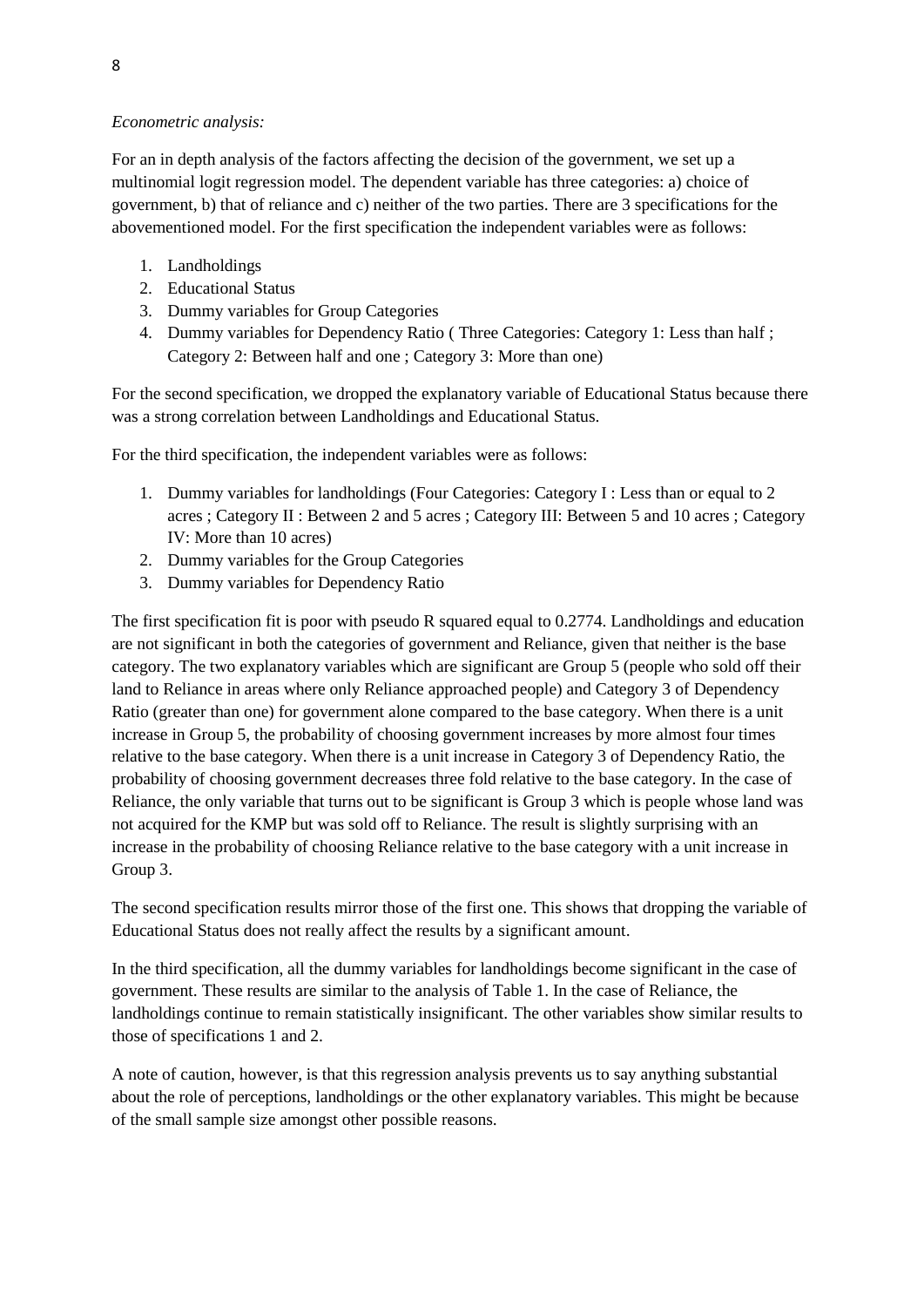#### *Conclusion*

From the preceding discussion, it can be easily discerned that the perceptions about the two entities played a decisive role in the decision formation of the people. As mentioned earlier, this exercise toed the line of triviality throughout. What is important to note, however, is the fact that belief updating can always be beclouded with seemingly obvious facts that purport to tell the truth but are furthest away from it. An inherently striking feature that most expected payoff arguments seem to overlook is the basic truth through which these expectations themselves shape. It is important to not let the paths be beguiled by consequentiality itself. Thus far, we only talked about the how the expectations changed. It would be gravely wrong if we did not focus enough on the reasons as to why they changed the way they did. There are three possible explanations as to why these particular paths were charted out for the expectations. One could be the reason that Reliance failed to live up to the hopes of the villagers. From what we gathered on the field, people were vehemently convinced about how the advent of Reliance was a forged dream. The other reason could be that a significant amount of people were convinced about how the government would in the very least be benevolent enough. It is surprising to think that only in the face of an absolute betrayal did people get convinced about the "sticky" welfarism of the government. Whether that is desirable or not, is a question that needs to be looked into, itself. Lastly, and perhaps even more sinisterly, there was an overwhelming sense of helplessness when people talked about the government acquiring land. Most people in the villages that were surveyed considered the government's will to be supreme, almost beyond an individual notion of right and wrong. The purpose of this paper is not so much in pointing towards a sanguine picture of people preferring the government than it is towards pointing as to how a trampling of freedom wears contrasting garbs.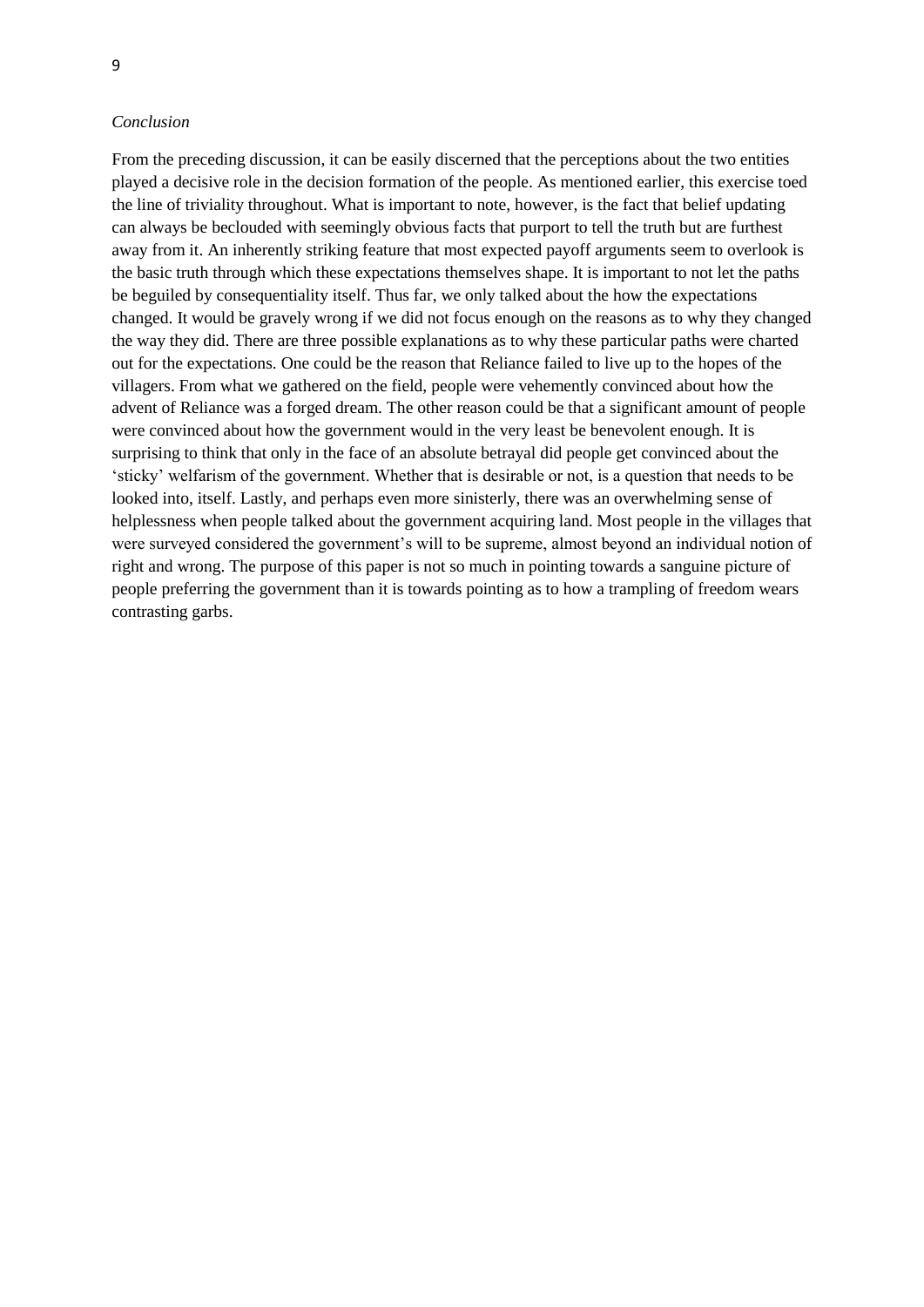# *References*

Banerjee, V. Abhijit et al. (2007), "Beyond Nandigram: Industrialisation in West Bengal", Economic and political weekly, April 28, 2007, pp 1487- 1489.

Bharathi, Madunuri (2012), "Tribal women"s perspective on land acquisition bill", Economic and political weekly, Vol XLVII, No 20, May 19, 2012, pp 73- 78.

Ghatak, Maitreesh, Dilip Mookherjee, Sandip Mitra and Anusha Nath (2012), "Land acquisition and compensation in Singur: What really happened?".

Ghatak, Maitreesh and Parikshit Ghosh (2011), "The Land Acquisition Bill: A Critique and a Proposal", Economic and Political Weekly, Vol 46, No 41, October 08 - October 14, 2011, pp 65-72, Special Issue on The Land Acquisition and Resettlement Bill.

Sathe, Dhanmanjiri (2011), "Political economy of land and development in India", Economic and political weekly, Vol XLVI, No 29, July 16, 2011, pp 151- 155.

Singh, Ram (2012), "Inefficiency and abuse of compulsory land acquisition: An enquiry into the way forward", Economic and Political Weekly, Vol XLVII, No 19, May 12, 2012, pp 46-53

*Appendix*

*Specification 1*

Multinomial logit regression

Dependent variable: 3 categories (Government, Reliance, Neither) named as "target"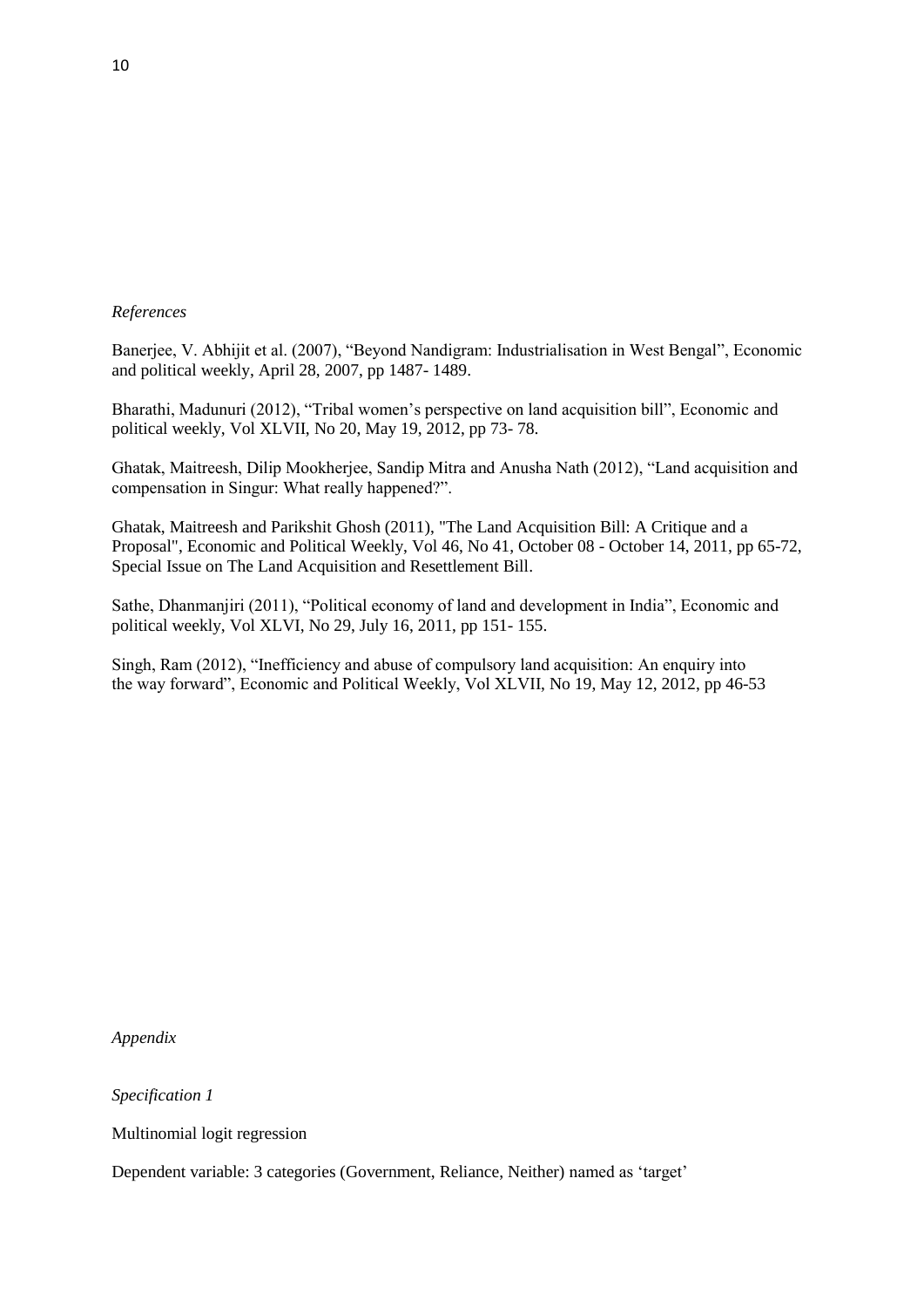Independent variable: Landholdings, Educational Status, Dummy Variables for Dependency Ratio, Dummy Variables for the Eight Categories

The results are as under: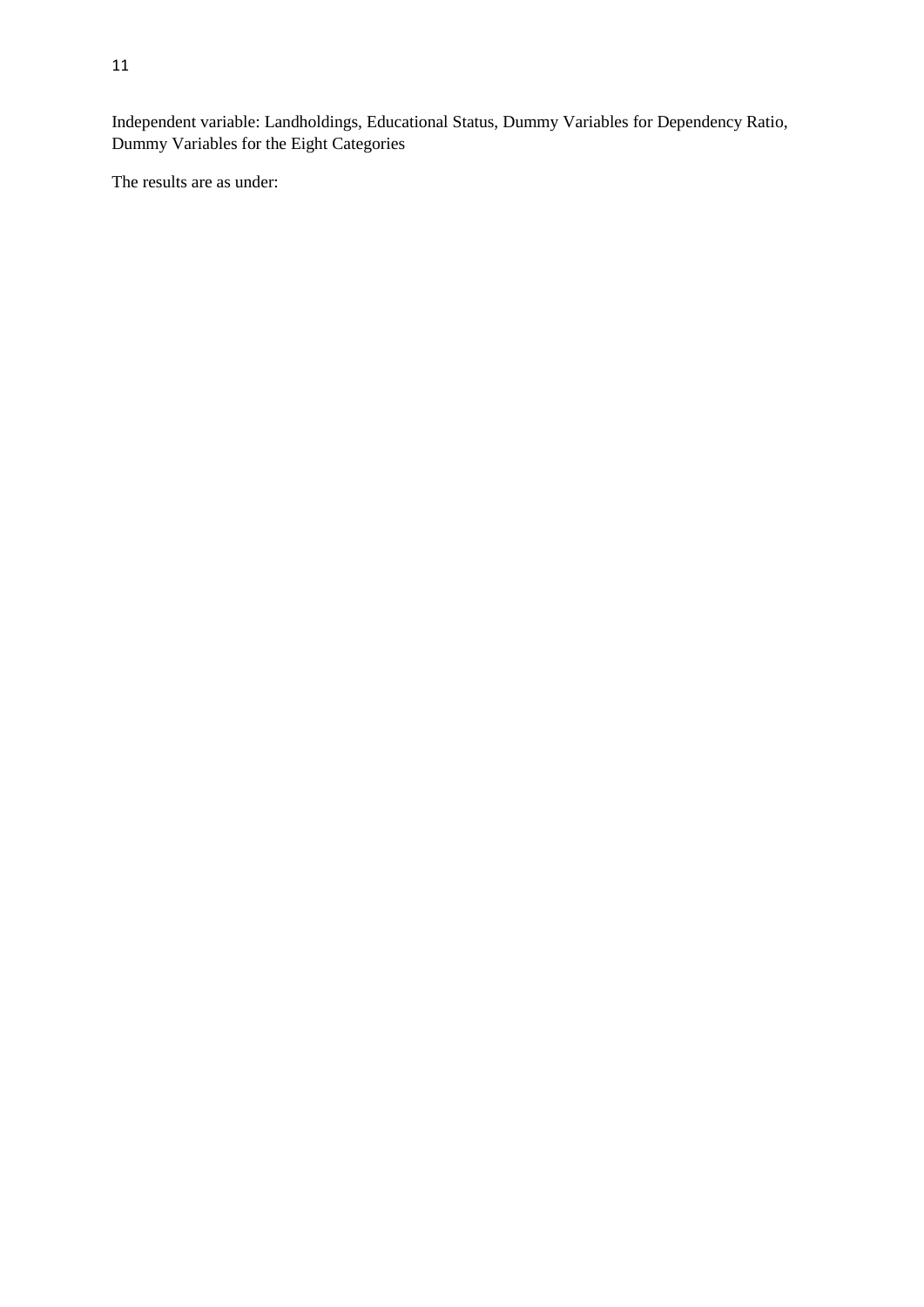. mlogit target LandHoldings Education i.newgroup i.depend, base(1)

| Iteration 0:  |  | $log$ likelihood = -91.478893   |  |
|---------------|--|---------------------------------|--|
| Iteration 1:  |  | $log$ likelihood = $-72.372259$ |  |
| Iteration 2:  |  | $log$ likelihood = -67.080339   |  |
| Iteration 3:  |  | $log$ likelihood = $-66.268878$ |  |
| Iteration 4:  |  | $log$ likelihood = $-66.139003$ |  |
| Iteration 5:  |  | $log$ likelihood = $-66.108981$ |  |
| Iteration 6:  |  | $log$ likelihood = $-66.101626$ |  |
| Iteration 7:  |  | $log$ likelihood = $-66.100188$ |  |
| Iteration 8:  |  | $log$ likelihood = $-66.099951$ |  |
| Iteration 9:  |  | $log$ likelihood = -66.099895   |  |
| Iteration 10: |  | $log$ likelihood = -66.099882   |  |
| Iteration 11: |  | $log$ likelihood = $-66.09988$  |  |
|               |  |                                 |  |

 $Multinomial$  logistic regression

Log likelihood =  $-66.09988$ 

| Number of obs | =   | 96     |
|---------------|-----|--------|
| LR chi2(22)   | $=$ | 50.76  |
| Prob > chi2   | $=$ | 0.0005 |
| Pseudo R2     | $=$ | 0.2774 |

| target                              | Coef.          | Std. Err. | Z       | P >  z |             | [95% Conf. Interval] |
|-------------------------------------|----------------|-----------|---------|--------|-------------|----------------------|
| $\mathbf{1}$                        | (base outcome) |           |         |        |             |                      |
| $\overline{2}$                      |                |           |         |        |             |                      |
| LandHoldings                        | .0737411       | .0564396  | 1.31    | 0.191  | $-.0368785$ | .1843608             |
| Education                           | .2116098       | .1561154  | 1.36    | 0.175  | $-10943706$ | .5175903             |
| newgroup                            |                |           |         |        |             |                      |
| $\overline{c}$                      | $-.0610888$    | .9637515  | $-0.06$ | 0.949  | $-1.950007$ | 1.827829             |
| 3                                   | .8898004       | 1.047068  | 0.85    | 0.395  | $-1.162416$ | 2.942017             |
| 4                                   | .312572        | .9318747  | 0.34    | 0.737  | $-1.513869$ | 2.139013             |
| 5                                   | 3.874559       | 1.525821  | 2.54    | 0.011  | .8840045    | 6.865114             |
| 6                                   | $-.2714368$    | .930616   | $-0.29$ | 0.771  | $-2.095411$ | 1.552537             |
| 7                                   | 1.534014       | 1.107511  | 1.39    | 0.166  | $-.6366677$ | 3.704695             |
| 8                                   | .3950442       | .9419534  | 0.42    | 0.675  | $-1.45115$  | 2.241239             |
| depend                              |                |           |         |        |             |                      |
| 2                                   | $-.0935122$    | .6023831  | $-0.16$ | 0.877  | $-1.274161$ | 1.087137             |
| 3                                   | $-3.019592$    | 1.331059  | $-2.27$ | 0.023  | $-5.628419$ | $-.4107648$          |
| $_{\rm cons}$                       | $-1.208026$    | .9340721  | $-1.29$ | 0.196  | $-3.038773$ | .6227219             |
| 3                                   |                |           |         |        |             |                      |
| LandHoldings                        | .1018702       | .0952505  | 1.07    | 0.285  | $-.0848173$ | .2885576             |
| Education                           | .1093547       | .3056507  | 0.36    | 0.721  | $-.4897096$ | .708419              |
| newgroup                            |                |           |         |        |             |                      |
| 2                                   | $-16.23419$    | 2288.704  | $-0.01$ | 0.994  | $-4502.012$ | 4469.544             |
| 3                                   | 2.549791       | 1.40349   | 1.82    | 0.069  | $-.2009977$ | 5.30058              |
| 4                                   | .1647158       | 1.616338  | 0.10    | 0.919  | $-3.003248$ | 3.332679             |
| 5                                   | 2.132292       | 1.990153  | 1.07    | 0.284  | $-1.768335$ | 6.03292              |
| 6                                   | $-16.04197$    | 2184.739  | $-0.01$ | 0.994  | $-4298.052$ | 4265.968             |
| 7                                   | 1.563684       | 1.539056  | 1.02    | 0.310  | $-1.45281$  | 4.580179             |
| 8                                   | $-15.163$      | 2048.871  | $-0.01$ | 0.994  | $-4030.877$ | 4000.551             |
| depend                              |                |           |         |        |             |                      |
| 2                                   | $-1.690372$    | 1.321667  | $-1.28$ | 0.201  | $-4.280792$ | .9000472             |
| 3                                   | .3247752       | 1.148209  | 0.28    | 0.777  | $-1.925673$ | 2.575223             |
| $\overline{\phantom{0}}^{\rm cons}$ | $-2.41929$     | 1.567002  | $-1.54$ | 0.123  | $-5.490558$ | .6519779             |

*Specification 2*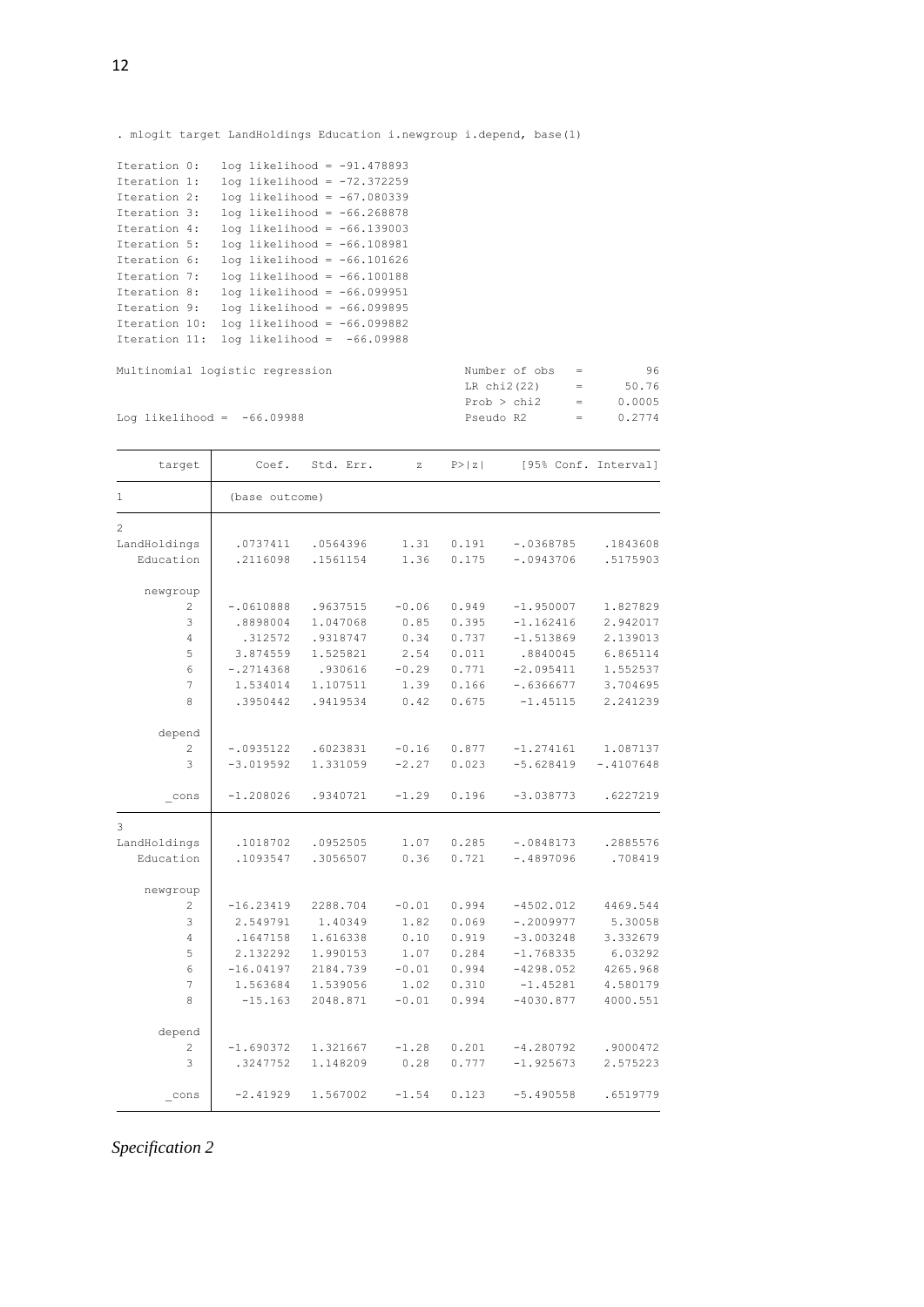Multinomial logit regression

Dependent variable: 3 categories (Government, Reliance, Neither) named as "target"

Independent variable: Landholdings, Dummy Variables for Dependency Ratio, Dummy Variables for the Eight Categories

The results are as under: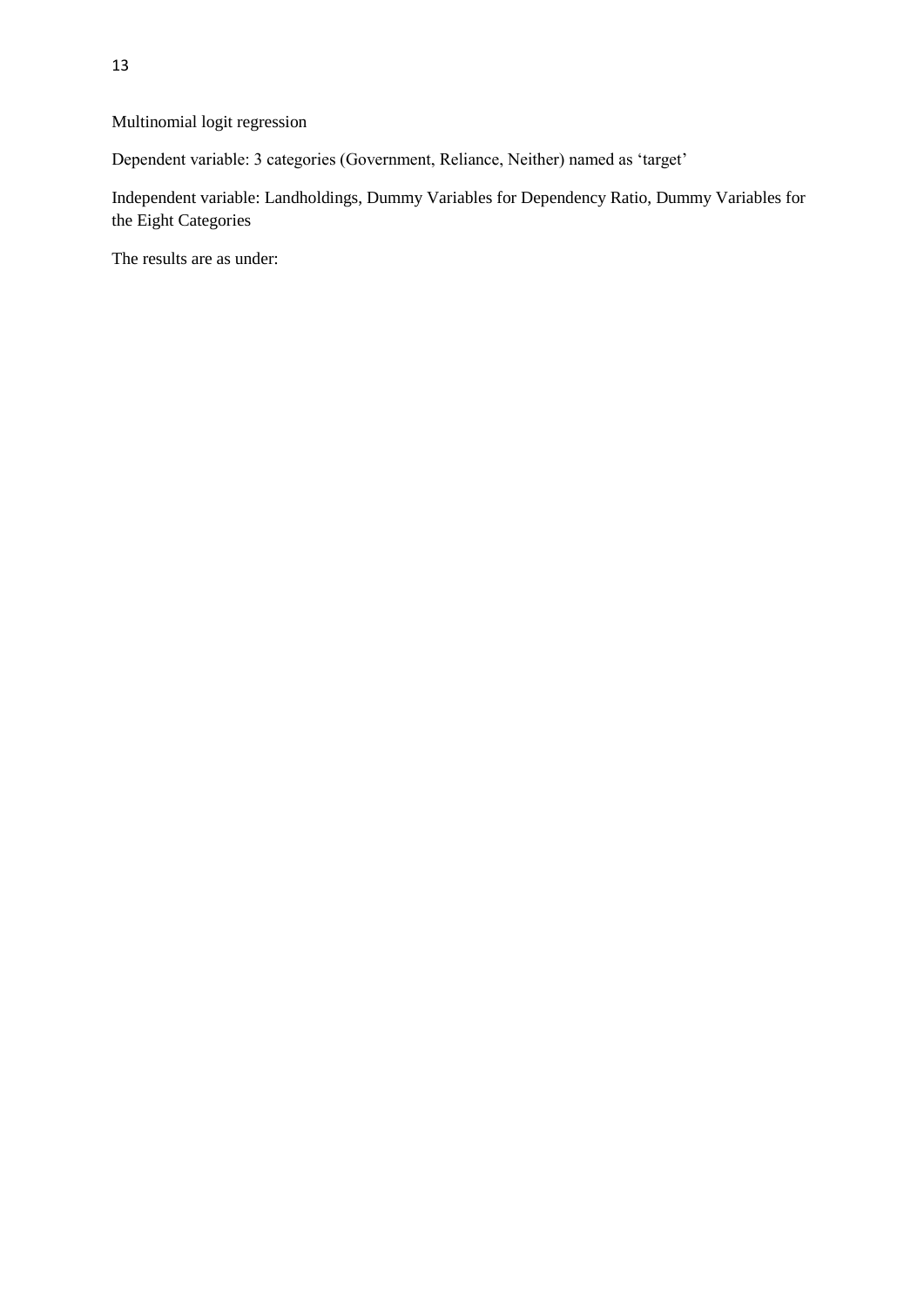. mlogit target LandHoldings i.newgroup i.depend, base(1)

| Iteration 0:  |  | $log$ likelihood = $-91.478893$ |  |
|---------------|--|---------------------------------|--|
| Iteration 1:  |  | $log$ likelihood = $-73.17428$  |  |
| Iteration 2:  |  | $log$ likelihood = $-68.00761$  |  |
| Iteration 3:  |  | $log$ likelihood = $-67.228624$ |  |
| Iteration 4:  |  | $log$ likelihood = -67.101124   |  |
| Iteration 5:  |  | $log$ likelihood = $-67.071261$ |  |
| Iteration 6:  |  | $log$ likelihood = $-67.06422$  |  |
| Iteration 7:  |  | $log$ likelihood = -67.062785   |  |
| Iteration 8:  |  | $log$ likelihood = -67.062552   |  |
| Iteration 9:  |  | $log$ likelihood = $-67.062496$ |  |
| Iteration 10: |  | $log$ likelihood = -67.062484   |  |
| Iteration 11: |  | $log$ likelihood = -67.062482   |  |

```
Multinomial logistic regression
```
Log likelihood = -67.062482 Pseudo R2 = 0.2669 Prob > chi2 = 0.0003 LR  $chi2(20)$  = 48.83

| target         | Coef.          | Std. Err. | $\mathbf{z}$ | P >  z |             | [95% Conf. Interval] |
|----------------|----------------|-----------|--------------|--------|-------------|----------------------|
| 1              | (base outcome) |           |              |        |             |                      |
| $\overline{c}$ |                |           |              |        |             |                      |
| LandHoldings   | .0841399       | .0543511  | 1.55         | 0.122  | $-.0223863$ | .1906662             |
| newgroup       |                |           |              |        |             |                      |
| 2              | $-.0746881$    | .9491891  | $-0.08$      | 0.937  | $-1.935065$ | 1.785688             |
| 3              | .7203184       | 1.024354  | 0.70         | 0.482  | $-1.287378$ | 2.728015             |
| 4              | .2752727       | .9160203  | 0.30         | 0.764  | $-1.520094$ | 2.070639             |
| 5              | 3.629544       | 1.475497  | 2.46         | 0.014  | .7376236    | 6.521464             |
| 6              | $-.3385556$    | .9248907  | $-0.37$      | 0.714  | $-2.151308$ | 1.474197             |
| $\overline{7}$ | 1.31451        | 1.076025  | 1.22         | 0.222  | $-.7944612$ | 3.423481             |
| 8              | .372484        | .9243806  | 0.40         | 0.687  | $-1.439269$ | 2.184237             |
| depend         |                |           |              |        |             |                      |
| 2              | $-.1436138$    | .5957782  | $-0.24$      | 0.810  | $-1.311318$ | 1.02409              |
| 3              | $-3.121743$    | 1.347966  | $-2.32$      | 0.021  | $-5.763709$ | $-.4797783$          |
| cons           | $-15585647$    | .7779777  | $-0.72$      | 0.473  | $-2.083373$ | .9662437             |
| 3              |                |           |              |        |             |                      |
| LandHoldings   | .1041585       | .0931507  | 1.12         | 0.263  | $-.0784136$ | .2867306             |
| newgroup       |                |           |              |        |             |                      |
| 2              | $-16.25083$    | 2280.108  | $-0.01$      | 0.994  | $-4485.18$  | 4452.678             |
| 3              | 2.447373       | 1.380722  | 1.77         | 0.076  | $-.2587922$ | 5.153538             |
| 4              | .1260811       | 1.593958  | 0.08         | 0.937  | $-2.998019$ | 3.250182             |
| 5              | 1.980443       | 1.945587  | 1.02         | 0.309  | $-1.832837$ | 5.793723             |
| 6              | $-16.07644$    | 2197.654  | $-0.01$      | 0.994  | $-4323.399$ | 4291.246             |
| 7              | 1.417856       | 1.531632  | 0.93         | 0.355  | $-1.584088$ | 4.419801             |
| 8              | $-15.15091$    | 2048.877  | $-0.01$      | 0.994  | $-4030.876$ | 4000.574             |
| depend         |                |           |              |        |             |                      |
| 2              | $-1.768303$    | 1.321546  | $-1.34$      | 0.181  | $-4.358485$ | .8218793             |
| 3              | .2715522       | 1.14342   | 0.24         | 0.812  | $-1.96951$  | 2.512614             |
| cons           | $-2.052773$    | 1.331356  | $-1.54$      | 0.123  | $-4.662182$ | .5566371             |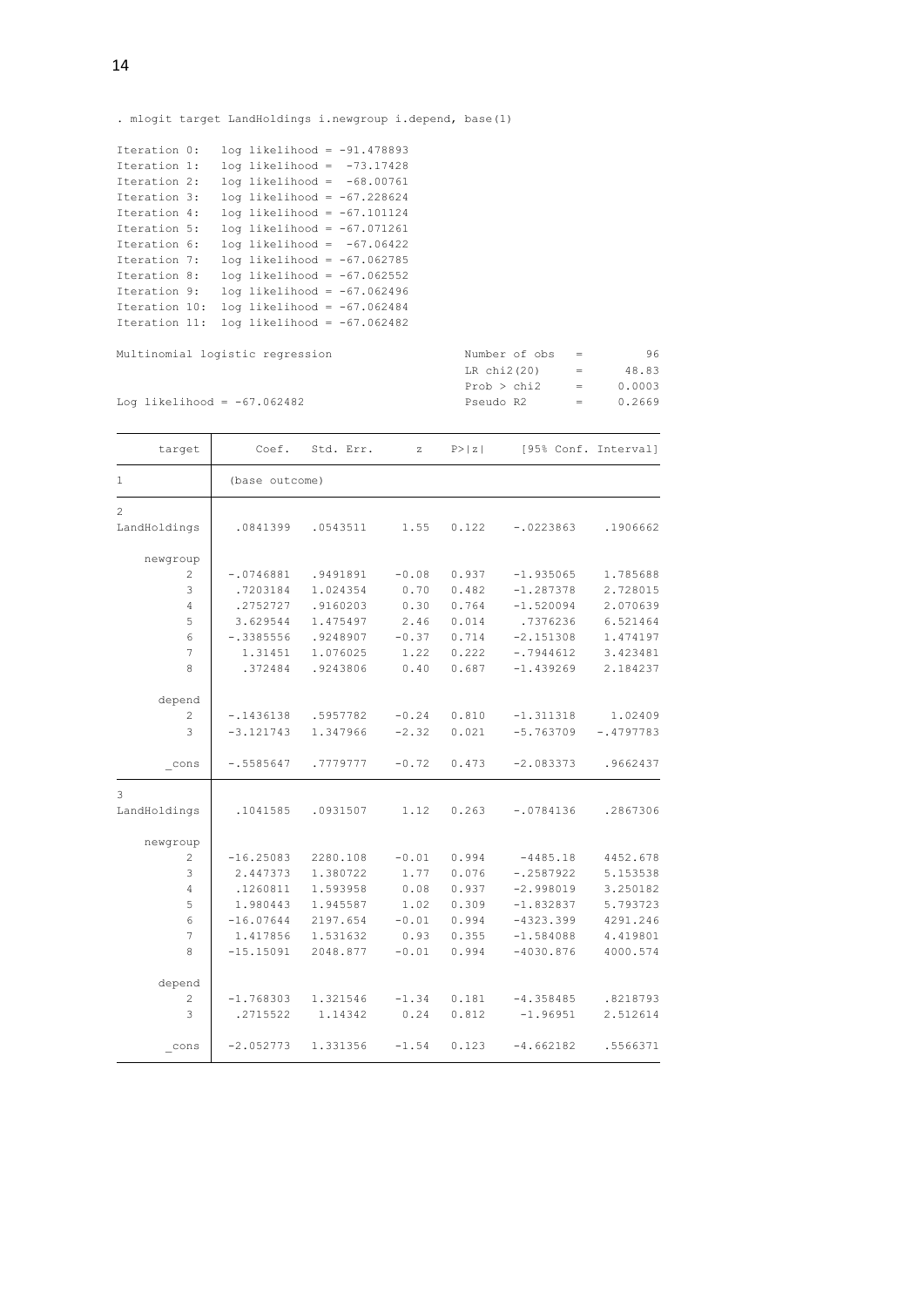# *Specification 3*

Multinomial logit regression

Dependent variable: 3 categories (Government, Reliance, Neither) named as "target"

Independent variable: Dummy variable for Landholdings named as "x", Dummy Variables for Dependency Ratio, Dummy Variables for the Eight Categories

The results are under: